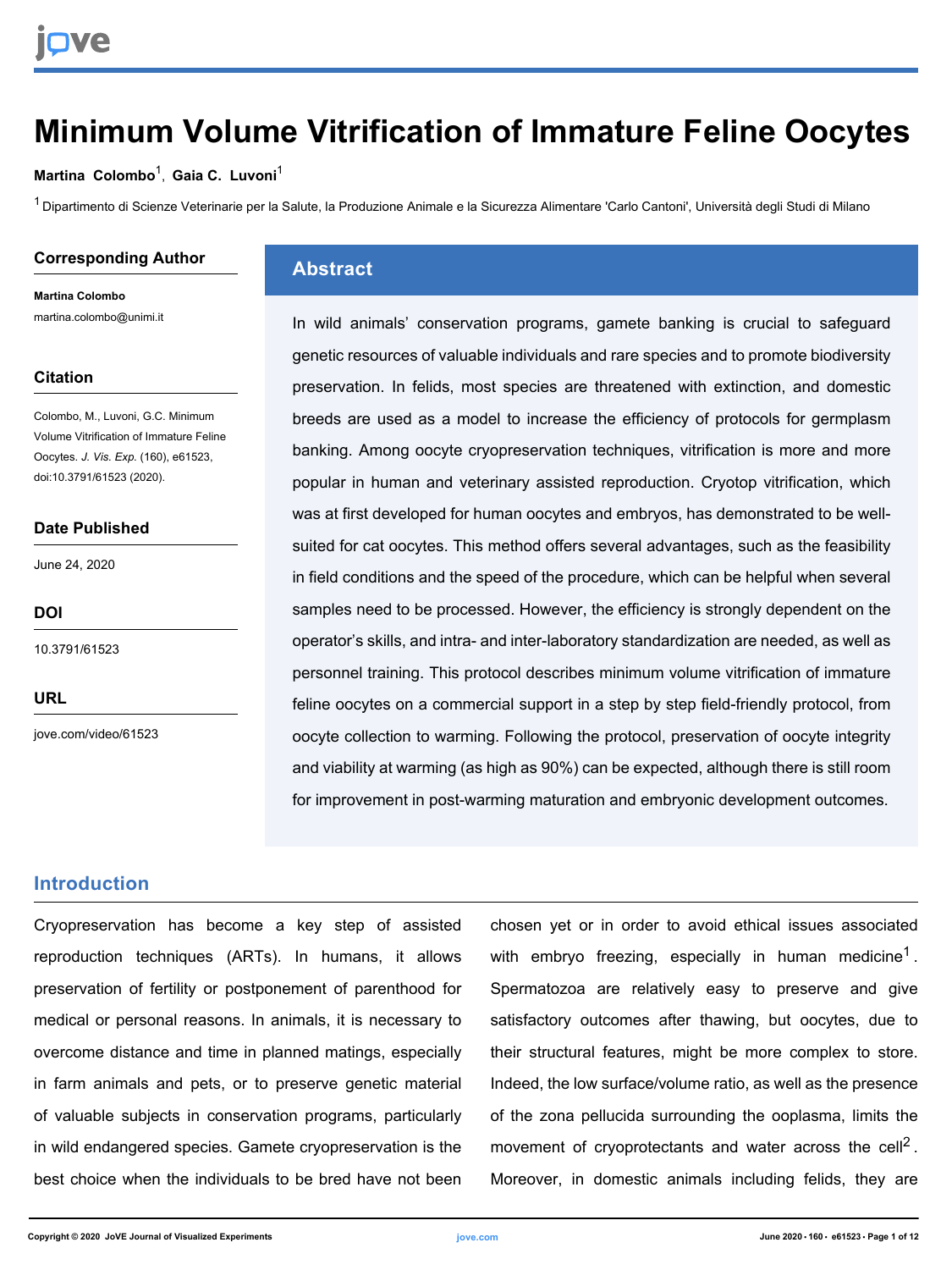## Ove

characterized by a lipid-rich cytoplasm, which is thought to make them more sensitive to cryopreservation $^3$ .

Most felids are threatened, and the domestic cat is used as a model to develop protocols for germplasm preservation thanks to the availability of gonads from routine ovariectomy. In wild animals, gonads can be obtained after elective surgeries or (more frequently) *post-mortem*, and immature (germinal vesicle) gametes can be retrieved. Hormonal stimulation aimed to obtain mature (metaphase II) oocytes is not as common as in human ARTs because of the ethical issues and the species- and individual-specific response to treatments<sup>4</sup> .

Therefore, the development of cryopreservation strategies has focused on immature gametes, which can usually be retrieved after the unexpected or sudden death of rare individuals. From a biological point of view, there are some differences in the cryopreservation of immature or mature gametes, each having its advantages. Firstly, DNA is more protected in immature oocytes, whose germinal vesicle contains chromosomes surrounded by a nuclear membrane, while the meiotic spindle of metaphase II oocytes could be more vulnerable to cryoinjuries<sup>5</sup>. Secondly, cold-induced cytoskeleton damages might affect spindle rotation, polar body extrusion, pronuclear migration and cytokinesis, which could have different impacts according to oocyte developmental phase, influencing meiosis progression or post-fertilization events. Finally, and perhaps most importantly, whereas mature oocytes are ready to be fertilized, immature gametes rely on the support of the surrounding cumulus cells to go through nuclear and cytoplasmic maturation<sup>6</sup>, and this is the reason why whole cumulus-oocyte complexes (COCs) are cryopreserved. However, the loss of cumulus cells and/or the

loss of functional connection between the gamete and the surrounding somatic cells are probably the most detrimental effect of cryopreservation of immature COCs.

Among cryopreservation techniques, vitrification is one that can be applied more easily in field conditions. Compared to slow (or controlled rate) freezing, vitrification is faster and does not require specific equipment, such as a programmable freezer. In order to satisfy the three fundamental principles of vitrification (i.e., high viscosity, connected to high cryoprotectant concentration, small volumes and ultrarapid temperature decrease), several media and supports especially have been developed and used in cats for both immature and mature oocytes. Beginning with simple straws<sup>7</sup>, devices were then developed to reach the "Minimum volume" goal. Cryoloop<sup>8</sup> , open pulled straws (OPS)<sup>9</sup> , plastic gutters (modified straw)<sup>10</sup> and cryotubes<sup>11</sup> have been used, until a more efficient device (i.e., Cryotop) was employed<sup>11</sup>, improving survival and meiosis resumption. Cryotop (**Supplemental Figure 1**) is a commercially available support which has become the elective open system for vitrification. Developed for the vitrification of human oocytes and embryos, it consists of a small film strip attached to a hard plastic holder, protected by a plastic tube cap during storage<sup>12</sup>. Thanks to its usability and to the extreme reduction in vitrification volume (as little as  $0.1$   $\mu$ L), which also leads to extremely rapid cooling and warming rates, this vitrification support has been increasingly applied in several species, including the domestic cat, in which it has been used with a variety of media<sup>13</sup>, <sup>14</sup>, <sup>15</sup>, <sup>16</sup>, <sup>17</sup>.

The purpose of this manuscript is to describe a collectionvitrification-warming protocol, with minor modifications from the one originally developed for human oocytes, which employs laboratory-made media and commercial supports for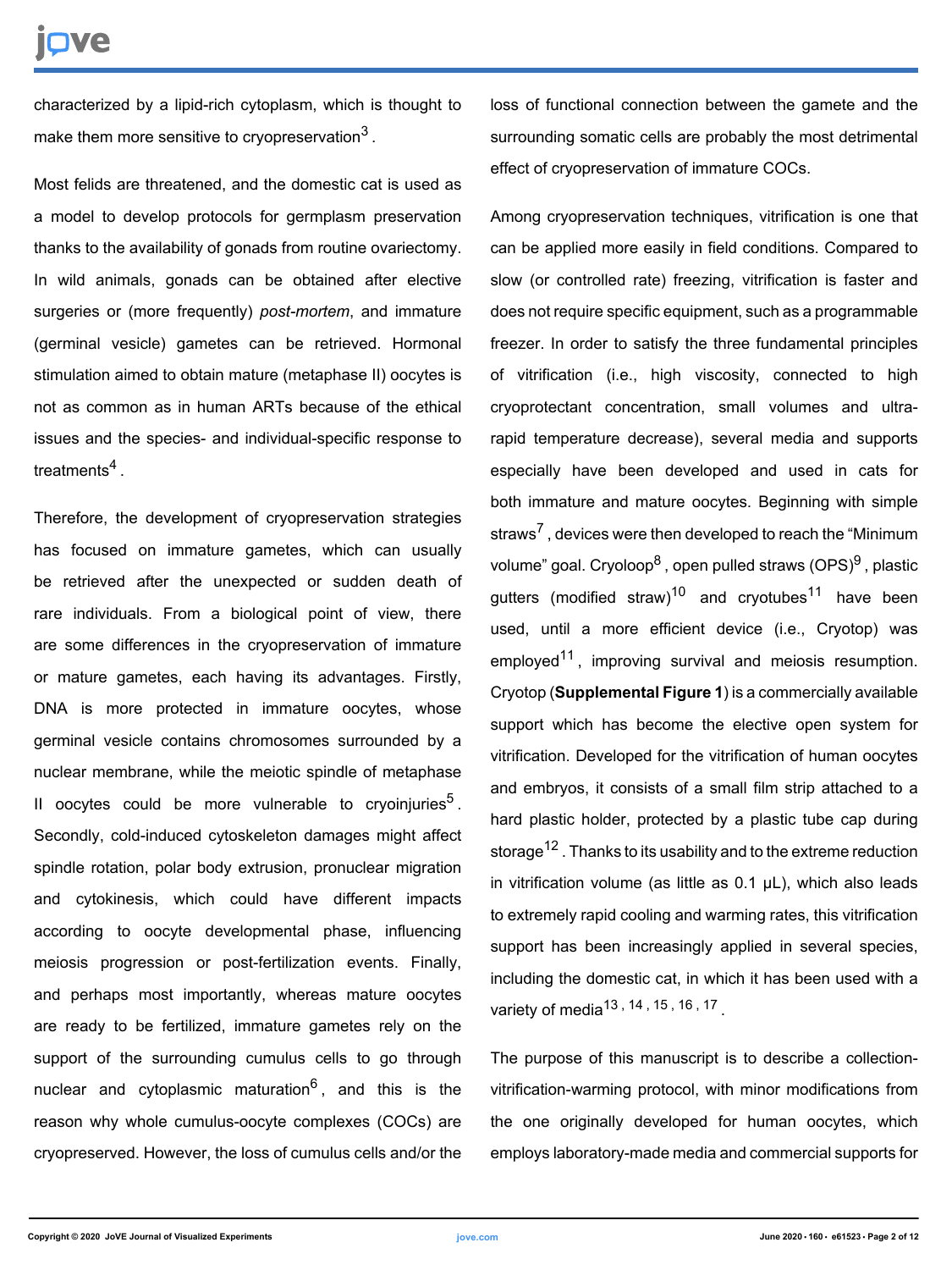minimum volume vitrification and can be easily applied in field conditions for the cryopreservation of immature feline COCs.

## **Protocol**

The procedures hereby depicted did not undergo ethical approval since cat ovaries were collected at veterinary clinics as byproducts from owner-requested routine ovariectomy or ovariohysterectomy.

### **1. Oocyte collection**

- 1. Before starting the experiments, prepare solutions for ovary and oocyte collection. Prepare ovary collection solution with phosphate buffered saline (PBS) with a mixture of antibiotics and antimycotics (100 IU/mL of penicillin G sodium, 0.1 mg/mL of streptomycin sulphate, 0.25 μg/mL of amphotericin B). Prepare oocyte collection solution (i.e., PBS/PVA) with PBS with 100 IU/mL of penicillin G sodium, 0.1 mg/mL of streptomycin sulphate and 0.1% (w/v) polyvinyl alcohol (PVA).
- 2. Store solutions for ovary and oocyte collection at 4 °C until use.
- 3. On the day of queens' spaying, a few hours before processing the samples, take part of ovary and oocyte collection solutions and let them warm up at room temperature (RT;  $25 \pm 2$  °C).
- 4. When samples arrive to the lab, isolate the ovaries from the surrounding connective tissue and from the oviduct and wash them in fresh ovary collection medium in a Petri dish.
- 5. Fill one 35 mm Petri dish for each queen with about 3 mL of RT PBS/PVA, and one more dish to collect the oocytes.
- 6. Place a pair of ovaries in a Petri dish and mince the cortex with a surgical scalpel. Ensure all the follicles have been broken with the help of a stereomicroscope (magnification 8x).
- 7. Collect COCs with a pipette and move them in fresh PBS/PVA in the allocated Petri dish. Select good qualities COCs, with a homogenous, dark cytoplasm and surrounded by several compact layers of cumulus cells (grade  $1^{18}$ ).

### **2. Vitrification**

- 1. Prepare equilibration and vitrification media.
	- 1. Prepare equilibration solution (ES) with 7.5% (v/v) ethylene glycol (EG) and 7.5% (v/v) dimethylsulphoxide (DMSO) in Medium 199, with 20% fetal bovine serum (FBS).
	- 2. Prepare vitrification solution (VS) with 15% (v/v) EG, 15% (v/v) DMSO and 0.5 M sucrose in Medium 199, with 20% FBS (modified from <sup>19</sup>).
	- 3. Let ES and VS warm up at RT before use.

NOTE: Cryoprotectants (e.g., EG, DMSO) are known to be cytotoxic. A strategy to counter their toxicity is to reduce the temperature at which the cells are exposed to them<sup>20</sup>, and oocytes are usually exposed to cryoprotectants at RT. Thus, the whole procedure, from oocyte collection to vitrification, is carried out at RT in this protocol to avoid temperature fluctuations.

- 2. Prepare the vitrification dish (i.e., a special dish consisting of six conical wells divided in two rows, known as "Repro plate"). Prepare one row (three wells) for each vitrification support.
	- 1. Add 20 µL of ES on the bottom of the first well.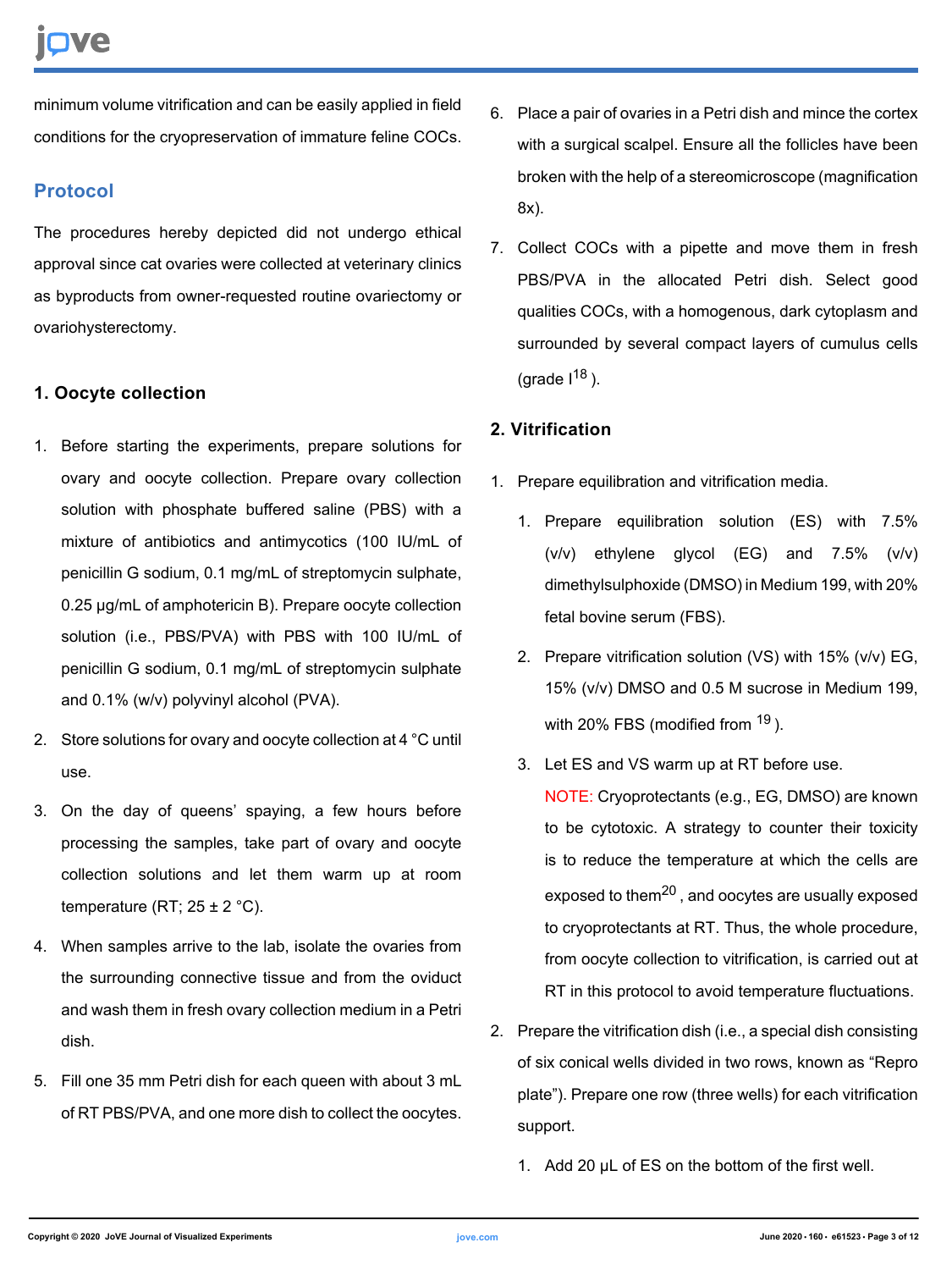- 2. Add 300 µL of VS on the bottom of the second (i.e., 1VS) and third (i.e., 2VS) wells.
- 3. Equilibrate COCs in ES.
	- 1. With a small-bore pipette (e.g., a Pasteur pipette pulled on a Bunsen beak to make it thinner – diameter should be at least 200 µm), transfer one (or more) COC(s) on the bottom of the first well.

NOTE: Choose the size of the pipette according to the number of layers of cumulus cells surrounding the oocytes, so to COCs dimensions, aiming to reduce as much as possible the volume of media which is transferred with COCs in each step. With the present protocol, trained operators can vitrify successfully up to eight feline COCs per each vitrification support.

- 2. Slowly add 20 µL of ES on the border of the drop. Wait for 3 minutes.
- 3. Slowly add other 20 µL of ES on the border of the drop. Wait for 3 minutes.
- 4. Slowly add 240 µL of ES on the border of the drop. Wait for 9 minutes.
- 5. While waiting, prepare a box with liquid nitrogen (LN2), label a vitrification support with the experiment/cat identification code and leave it open. Put both of them near the stereomicroscope, so that they can be easily reachable while working. CAUTION! Wear personal protective equipment when

handling LN<sub>2</sub>.

- 6. Alternatively, if several COCs have to be vitrified, begin the first equilibration step (see step 2.3.1 - 2.3.2) for another group of COCs (which will be loaded onto a new vitrification support).
- 4. Vitrify COCs in VS in less than 90 seconds.
- 1. Using the same small-bore pipette, fill it with 1VS, take the COCs from the bottom of the first well (ES) and move them to the surface of the second well (1VS).
- 2. Wash the pipette with 1VS.
- 3. Take the COCs and move them in another area (on the bottom) of the well; mix the medium surrounding them with the pipette.
- 4. Fill the pipette with 1VS in another area of the well, take the COCs, move them and mix the medium surrounding them with the pipette.
- 5. Repeat step 2.4.4.
- 6. Wash the pipette with 2VS.
- 7. Take the COCs and move them on the bottom of the third well (2VS); mix the medium surrounding them with the pipette.
- 8. Fill the pipette with 2VS in another area of the well, take the COCs, move them and mix the medium surrounding them with the pipette.
- 9. Repeat step 2.4.8.
- 10. Fill the pipette with 2VS in another area of the well, take the COCs and load them on the strip of the vitrification support, as close as possible to the tip. Aspirate excess medium to reduce the volume of VS as much as possible.
- 11. Immediately plunge the vitrification support in LN<sub>2</sub>, moving it. Close it with the help of some clamps, making sure it always remains immersed in LN2.

NOTE: Keeping the right timing is crucial due to cryoprotectant cell-toxicity. Because of their high concentration in vitrification media, cell exposure needs to be controlled, also by flawless execution of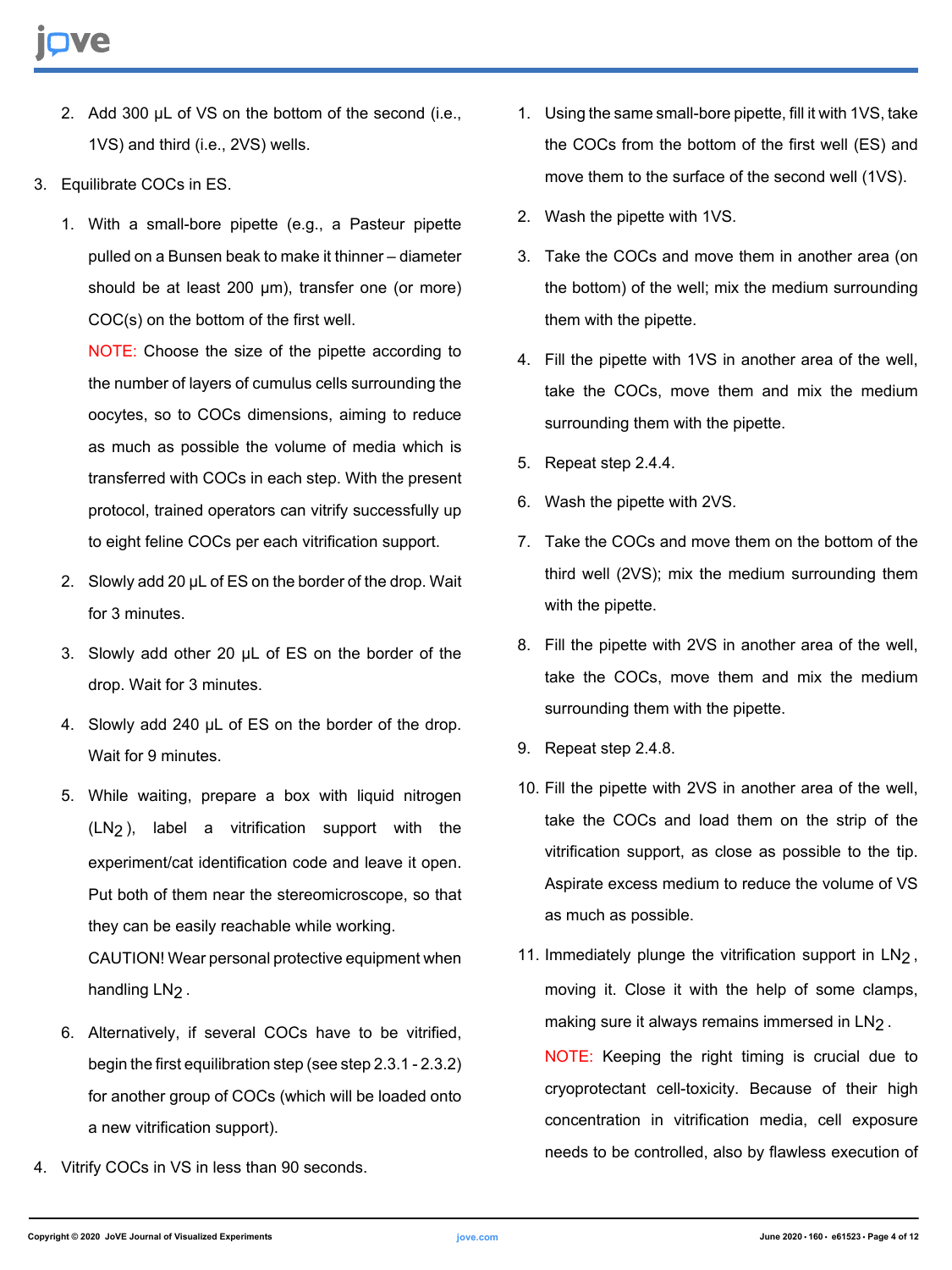the technique $^{21}$ . If samples are abundant, consider dividing them to process them more quickly and minimize the amount of time from oocyte collection to vitrification.

5. Store the loaded vitrification supports in a goblet and keep them in a storage LN<sub>2</sub> tank until warming.

NOTE: All the previous steps of the protocol can also be applied in field conditions if LN<sub>2</sub> is available. A dry shipper will be necessary to transport the samples to the lab safely and then proceed there with the following phases.

### **3. Warming**

- 1. Prepare warming media.
	- 1. Prepare thawing solution (TS) with 1 M sucrose in Medium 199, with 20% FBS.
	- 2. Prepare dilution solution (DS) with 0.5 M sucrose in Medium 199, with 20% FBS.
	- 3. Prepare washing solution (WS) with Medium 199 with 20% FBS.
	- 4. Before use, warm up TS to 38 °C and DS and WS at RT.
- 2. If necessary, prepare the culture medium for the subsequent use of warmed COCs (e.g., in vitro maturation, IVM).
- 3. Place the heating stage close to the stereomicroscope and turn it on (38 °C). Put the lid of a Petri dish to warm up.
- 4. When everything is ready, transfer the vitrification supports which must be warmed from the storage tank to a box with  $LN<sub>2</sub>$ , and put the box near the stereomicroscope.
- 5. Prepare the "Repro plate". Prepare a row for each vitrification support that has to be warmed.
- 1. Add 300 µL of DS on the bottom of the first well.
- 2. Add 300 µL of WS on the bottom of the second (i.e., 1WS) and third (i.e., 2WS) wells.
- 6. Make a drop of TS (100 µL) on the lid of the Petri dish.
- 7. With clamps, open one vitrification support in the LN<sub>2</sub>.
- 8. Put the TS drop under the stereomicroscope and with one fast movement take the vitrification support from the LN2 and immerse its strip in the drop, moving it until all COCs detach. Remove the support from the drop as soon as it is empty, but leave the COCs in TS for 1 minute in total (from immersion until the following step).
- 9. Take a pipette similar to that used for vitrification and fill it with DS. Take the COCs from the drop (TS) and move them to the bottom of the first well (DS). Wait for 3 minutes.
- 10. Wash the pipette with 1WS. Take the COCs and move them on the bottom of the second well (1WS). Wait for 5 minutes.
- 11. Wash the pipette with 2WS. Take the COCs and move them on the surface of the third well (2WS). Wait for them to touch the bottom of the well.
- 12. Repeat step 3.11 using another area of the well.
- 13. Wash the pipette with culture medium and move the oocytes to the culture dish for the following use (e.g., IVM).

## **Representative Results**

Following cat oocyte vitrification and warming according to the present protocol (**Figure 1** and **Supplemental Figure 1**), the vast majority of gametes survive. After vitrification, among other techniques, viability can be evaluated at the optical microscope as morphological integrity<sup>22</sup> or with the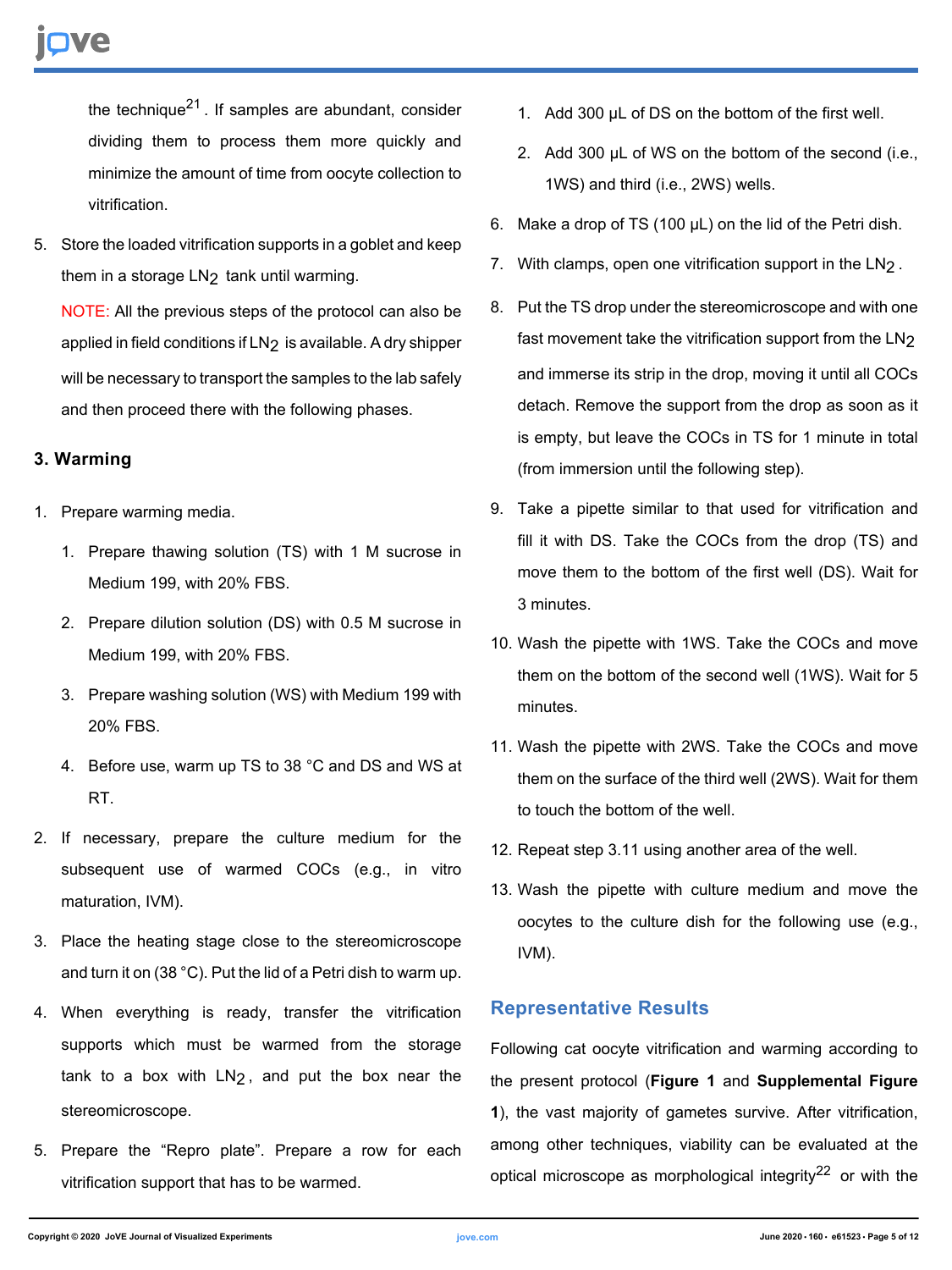# **TVe**

use of vital stains. One of the latter is fluorescein diacetate/ propidium iodide (FDA/PI), which allows the identification of viable (bright green fluorescence) and dead cells (red fluorescence). **Figure 2** shows a representative picture of vitrified-warmed cat COCs stained with FDA/PI right after warming. Data from the experiments showing the percentage of survival after vitrification are reported in **Table 1**, which depicts post-warming data of oocytes intended for in vitro maturation<sup>17</sup> or in vitro embryo production<sup>16</sup>. On the whole, in the two experiments used as examples here<sup>16, 17</sup>, 395 out of 435 oocytes survived, scoring an overall 90.8% postwarming viability.

However, some morphological changes can be noticed after warming (**Figure 3**). In gametes vitrified-warmed following this protocol, the most frequent morphological abnormalities are changes in ooplasm shape and granulation, partial (or, rarely, total) loss of cumulus cells and (rarely) zona pellucida fractures. On the other hand, as reported in our previous works on minimum volume vitrification with the same support, these vitrified COCs can mature<sup>17</sup> and develop into embryos in vitro<sup>16</sup>, even if at lower rates than fresh COCs. In addition, they do not usually present zona pellucida hardening (which is another well-known consequence of cryopreservation), since in vitro fertilization (IVF) is successful<sup>16</sup>.



### **Figure 1: Schematic depiction of oocyte vitrification-warming protocol.**

Please refer to the manuscript text for complete indications. COCs= cumulus-oocyte complexes; ES=equilibration solution; VS=vitrification solution; TS=thawing solution; DS=dilution solution; WS=washing solution; LN2 =liquid nitrogen. [Please click](https://www.jove.com/files/ftp_upload/61523/61523fig01large.jpg) [here to view a larger version of this figure.](https://www.jove.com/files/ftp_upload/61523/61523fig01large.jpg)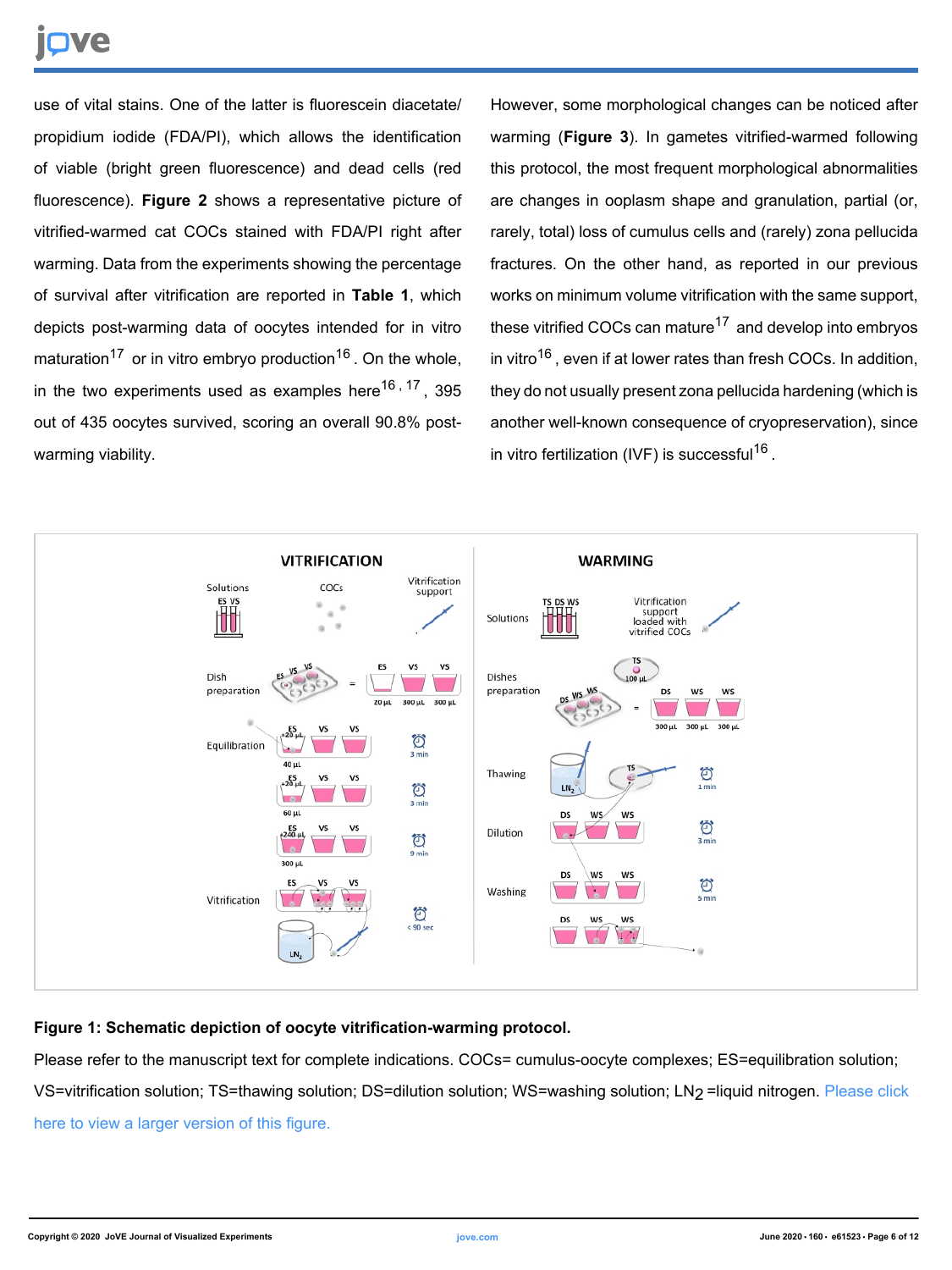

### **Figure 2: Viability of vitrified cat oocytes after warming.**

Vitrified cumulus-oocyte complexes stained with fluorescein diacetate/propidium iodide (FDA/PI) show green fluorescence when viable (**A**) or red or weak fluorescence when dead (**B**). Excitation/emission wavelengths: 495 nm/517 nm for FDA; 538 nm/617 nm for PI. Scale bar: 50 µm. [Please click here to view a larger version of this figure.](https://www.jove.com/files/ftp_upload/61523/61523fig02large.jpg)



### **Figure 3: Light micrographs of fresh and vitrified cat oocytes.**

(**A**) Fresh cumulus-oocyte complexes after collection, before vitrification. (**B**) Vitrified cumulus-oocyte complexes after warming, showing some vitrification-induced injuries (changes in shape and loss of cumulus cells, black arrow). Scale bar: 50 µm. [Please click here to view a larger version of this figure.](https://www.jove.com/files/ftp_upload/61523/61523fig03large.jpg)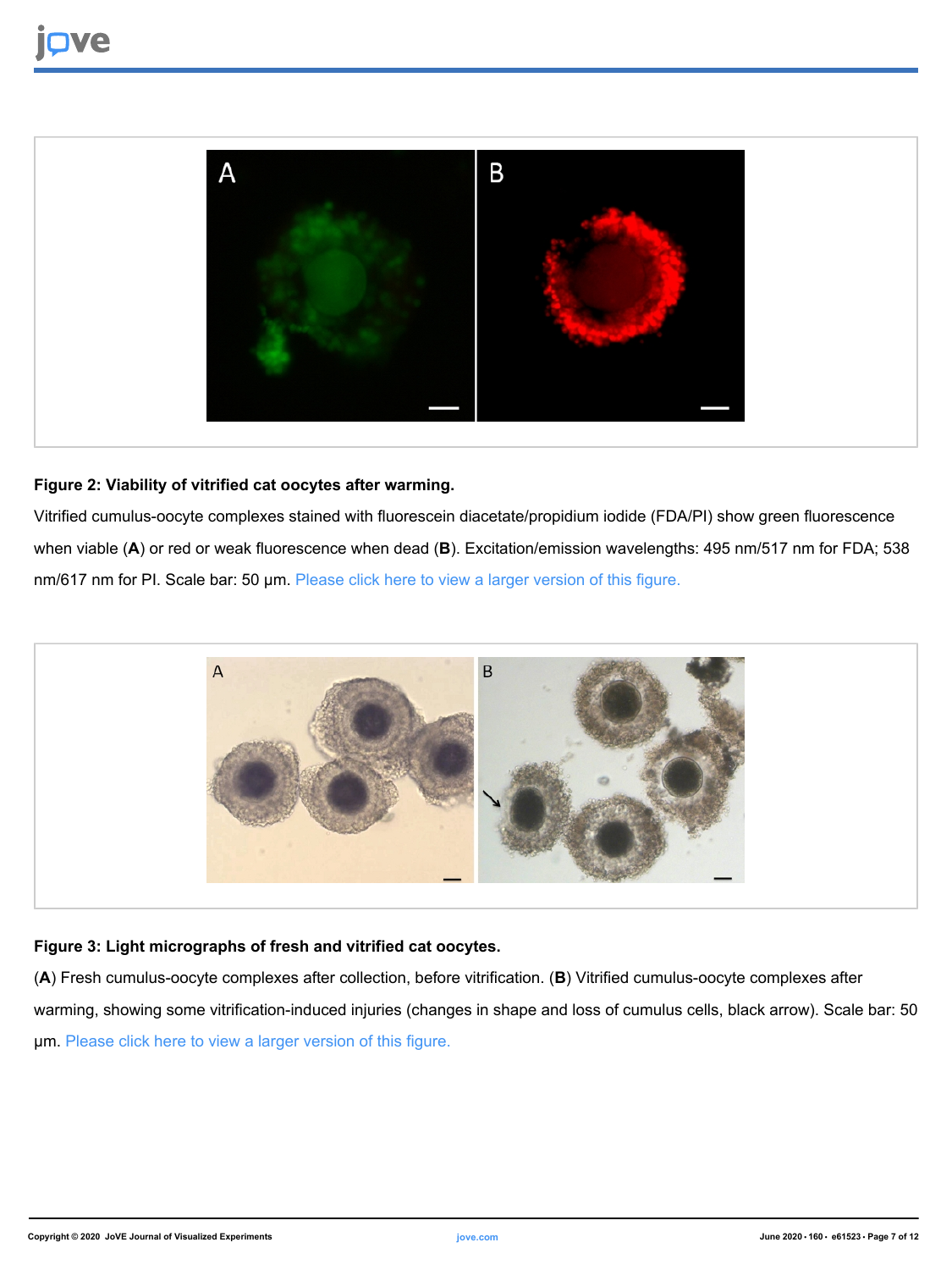## **Ove**

| <b>Experiment</b> | Group                   | Warmed<br>oocytes (n) | Viable oocytes (n) | Viability (%) | <b>Viability</b><br>(mean $% \pm SD$ ) |
|-------------------|-------------------------|-----------------------|--------------------|---------------|----------------------------------------|
| 1 <sub>†</sub>    | $\mathbf{1}$            | 13                    | 12                 | 92.31         | $91.54 \pm 3.66$                       |
|                   | $\mathbf 2$             | 47                    | 44                 | 93.62         |                                        |
|                   | $\mathbf{3}$            | 52                    | 45                 | 86.54         |                                        |
|                   | $\overline{\mathbf{4}}$ | 26                    | 24                 | 92.31         |                                        |
|                   | $\sqrt{5}$              | 41                    | 40                 | 97.56         |                                        |
|                   | $\,6\,$                 | 21                    | 19                 | 90.48         |                                        |
|                   | $\overline{7}$          | 50                    | 44                 | 88.00         |                                        |
| 2 <sup>†</sup>    | $\mathbf 1$             | 17                    | 17                 | 100.00        | $91.51 \pm 9.16$                       |
|                   | $\mathbf 2$             | 17                    | 17                 | 100.00        |                                        |
|                   | $\mathfrak{S}$          | $\boldsymbol{9}$      | $\bf 8$            | 88.89         |                                        |
|                   | $\overline{\mathbf{4}}$ | 21                    | 21                 | 100.00        |                                        |
|                   | 5                       | 30 <sub>o</sub>       | 23                 | 76.67         |                                        |
|                   | $\,6\,$                 | 26                    | 23                 | 88.46         |                                        |
|                   | $\overline{7}$          | 17                    | 13                 | 76.47         |                                        |
|                   | $\bf 8$                 | 10                    | $10$               | 100.00        |                                        |
|                   | $\boldsymbol{9}$        | 15                    | 14                 | 93.33         |                                        |
|                   | $10\,$                  | 23                    | 21                 | 91.30         |                                        |

Table 1: Representative results of viability in cat vitrified-warmed oocytes. Data from †Colombo et al. 2019<sup>16</sup> and ‡ Colombo et al.  $2020^{17}$ .

**Supplemental Figure 1: Representative picture of the supports used for oocyte vitrification.** The commercial support measures 13 cm and is easy to handle and store. Oocytes have to be loaded on the thin plastic strip at the top of the device, as close as possible to the black mark near the tip. Copyright: Kitazato Corporation. [Please click here to](https://cloudflare.jove.com/files/ftp_upload/61523/61523supfig01.jpg) [download this figure.](https://cloudflare.jove.com/files/ftp_upload/61523/61523supfig01.jpg)

### **Discussion**

Oocyte cryopreservation is a crucial germplasm conservation technique, especially in taxa where many species are endangered, such as Felidae family. In this manuscript,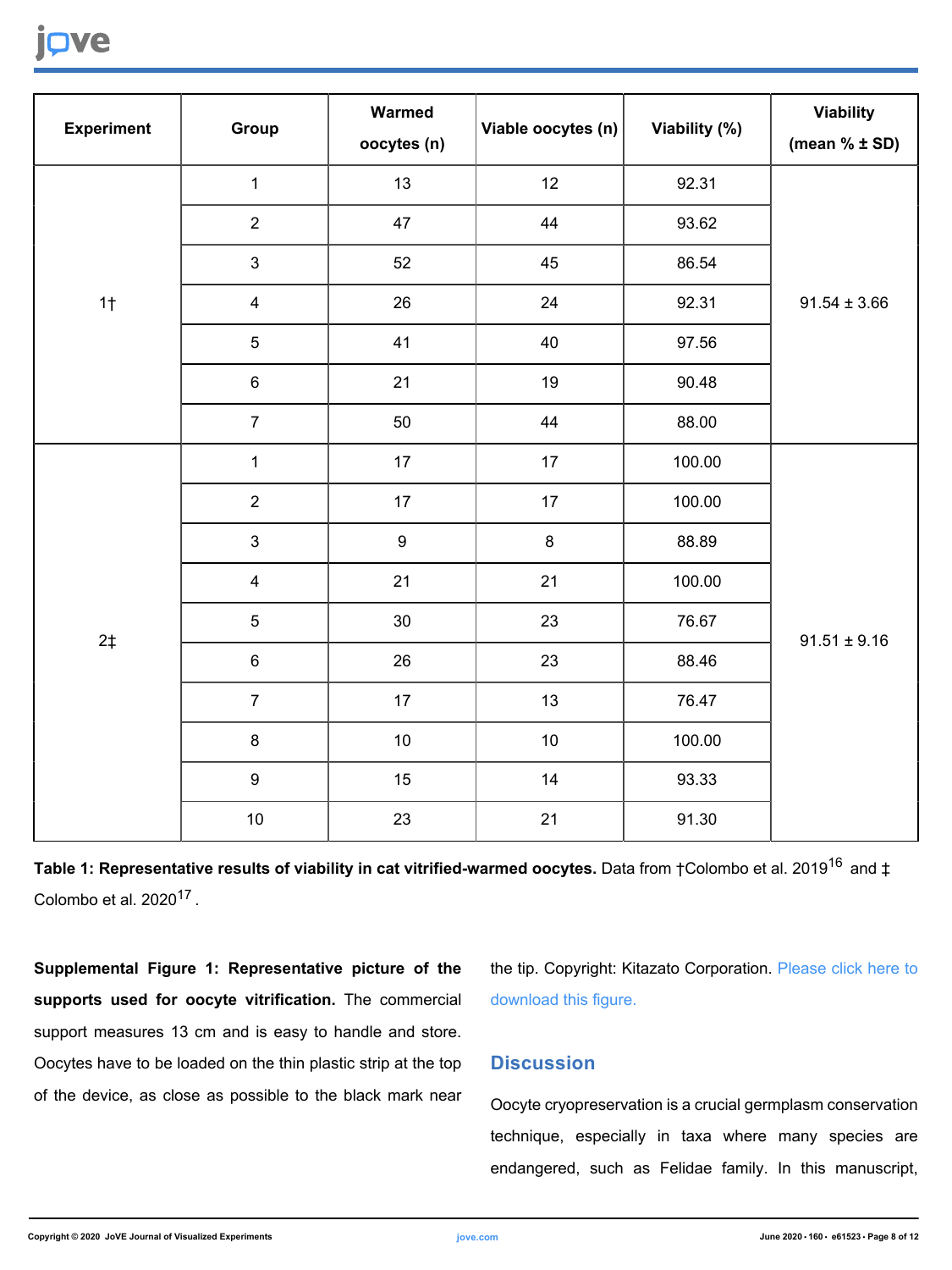## nve

a simple and field-friendly protocol for the vitrification of immature cat oocytes was presented. Laboratory-made media, minimum volume vitrification supports and trained personnel are the key factors for the success of this method, which allows obtaining viable oocytes consistently and repeatedly, as shown by the representative results hereby reported.

Beginning with media preparation, the protocol should be followed accurately to ensure the best results, but the operator's skills are the major issue. Media should be prepared the same day of the vitrification procedure, or, if that is not possible, they should be prepared the day before and stored at 4 °C. In any case, before sample processing, enough time should be left to allow the solutions to warm up to RT. Oocyte collection and COCs selection are quick and simple procedures that are routinely performed by every ARTs laboratory. However, cryopreservation is the most delicate procedure. While the warming procedure is not so critical, if the protocol and the timings are followed, vitrification might be more complex. After equilibration, in which care must be taken just in respecting timings, the most challenging phase is likely to be the vitrification step (see 2.4. of the present protocol). Indeed, oocyte transfers and pipette washings need to be well-timed and, all together, performed in less than 90 seconds. For beginners, it is advisable to time the procedure with a stopwatch while training, while also for trained individuals it might be useful to have a timer beeping after 60 seconds as an alert that time is running up. In addition, this would allow a higher standardization, since operators vitrifying groups of 6-8 COCs should be close to the transfer of the oocytes from the second to the third well of the Repro plate (see step 2.4.7 of the present protocol) when the alarm goes off. Hopefully, with the aid of this article,

a higher standardization between individuals and between laboratories could be achieved.

The major limitations of the protocol remain the intrinsic features of cryopreservation procedures themselves. As previously noted, vitrification exposes oocytes to nonphysiological and potentially damaging conditions, even if it is performed flawlessly. The incubation with cryoprotectants and the decrease of temperature are the most critical events<sup>20</sup> and they need to be kept under strict control. Among the most common cryoinjuries, some are easily observable at the optical microscope (e.g., cumulus cell loss, alteration of cellular shape and size), while others are not visible and often affect subcellular structures (e.g., zona pellucida hardening, oxidative stress, cytoskeleton damages, meiotic spindle and DNA alterations)<sup>23, 24</sup>. Although mostly viable, COCs vitrified following this protocol often present some evident morphological anomalies after warming. However, there is no correlation between morphology and viability, which might also be hampered because of subcellular damages<sup>3, 25</sup>, but morphological alterations are likely a consequence of cryoinjuries and partially a reason for the in vitro developmental outcomes of vitrified oocytes, which are quite poor if compared with that of fresh oocytes. The careful preparation of vitrification media and the precise observation of protocol timing contribute to obtain good post-warming viability and morphological integrity, but improvements in further in vitro maturation of oocytes and embryo development are still needed, since viability often decreases during the following culture<sup>16</sup>.

Cold-induced injuries unfortunately occur with every cryopreservation method<sup>24</sup>. The minimum volume vitrification support used in this protocol has been developed to reduce the vitrification volume as much as possible,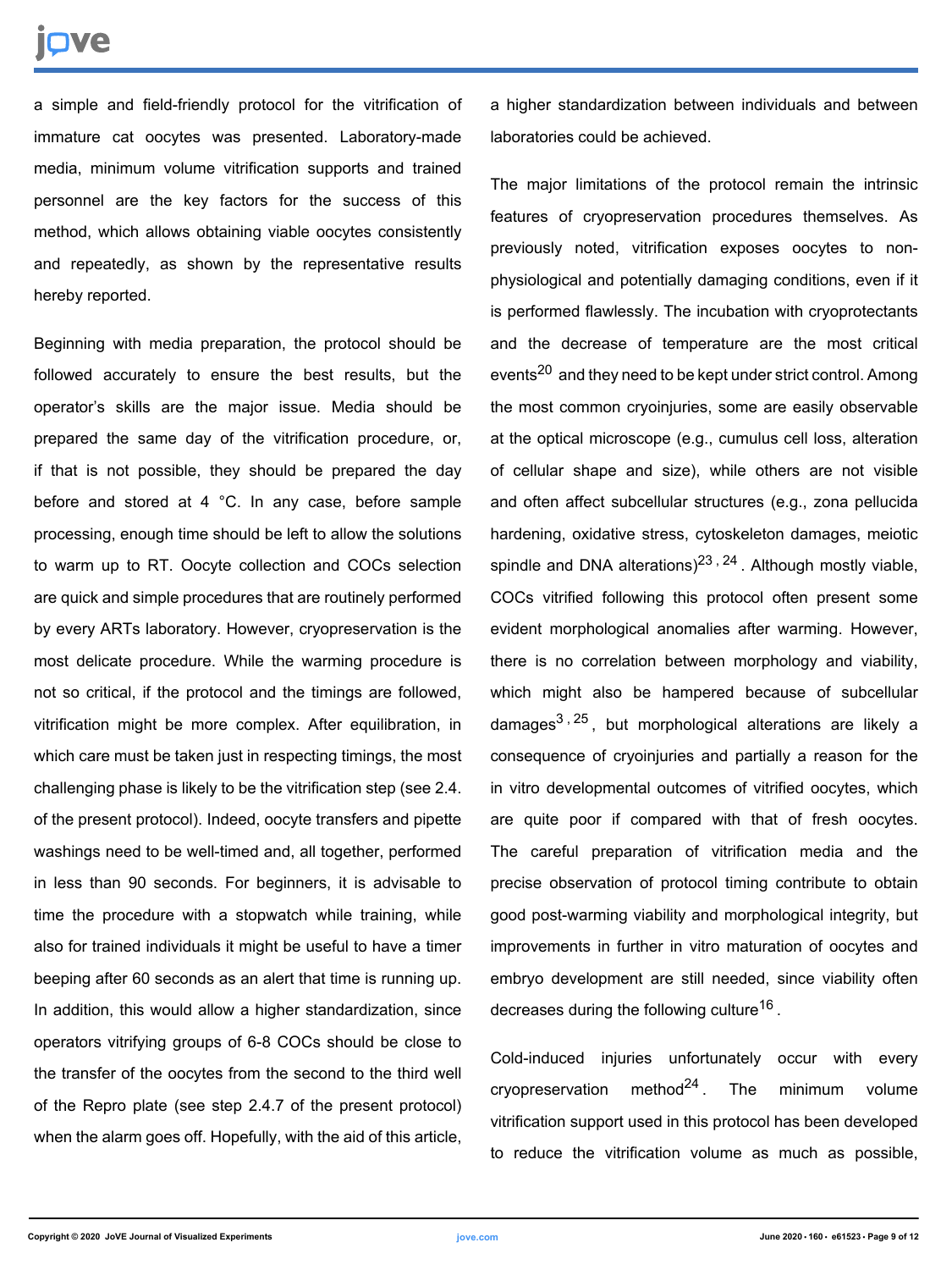# nve

resulting in better cooling and warming rates compared to other cryopreservation devices (-23,000 °C/minute and 42,000 °C/minute respectively, according to the manufacturer specifications). As a consequence, in human medicine, where clinical studies assessing both in vitro (i.e., fertilization and embryo development) and in vivo parameters (i.e., pregnancy rates and live births) are available, minimum volume vitrification is the most common choice for oocyte cryopreservation due to its incomparable results in terms of post-warming survival and, finally, live births<sup>12</sup> from vitrified mature human oocytes. In addition, compared to other vitrification devices, the one used in this protocol is easier to use and safer to store<sup>12</sup>, since it is comfortable to handle and is protected by a cap during storage. For instance, the Cryoloop is also an efficient support in order to reach the minimal volume goal, but its structure (a loop supporting a film of solution on which the oocytes are loaded) is fragile and prone to accidental warming<sup>12</sup>. Straws  $(0.25)$ mL volume) or open pulled straws (OPS) can also be used, but they do not allow a significant reduction in the vitrification volume and are also challenging to fill and empty, as some oocytes might be lost<sup>26</sup>. Many other supports have been developed<sup>2</sup>, but each of them has its drawbacks. Instead, compared to slow freezing, which previously was the most used cryopreservation technique, the main advantages of minimum volume vitrification on commercial supports are its feasibility and speed. As previously mentioned, vitrification does not require a programmable freezer to be performed, and while slow freezing of oocytes takes about one hour and half to be concluded<sup>25</sup>, vitrification can be accomplished in about 17 minutes following the present protocol.

In conclusion, staff skills and inter-operator standardization might be the most challenging requirements when starting a vitrified oocyte bank, but they will be achieved with personnel

training. This minimum volume vitrification protocol for cat immature oocytes gives consistent and repeatable results when performed by experienced operators. However, there are still chances for improvement in oocyte developmental rates, even if post-warming viability and integrity are satisfactory. With further optimization, the present protocol could also be applied in field conditions for wild felids, for which published data concerning oocyte cryopreservation is still scarce<sup>27</sup>. Widening the application of this method not only would increase the possibility to improve cryopreservation protocols, but would also allow establishing vitrified oocyte biobanks for fertility and biodiversity preservation in felids.

### **Disclosures**

The authors have nothing to disclose.

### **Acknowledgments**

This work was partly supported by EVSSAR (European Veterinary Society for Small Animal Reproduction) Grant 2016 and by Università degli Studi di Milano, Piano di Sostegno alla Ricerca 2019 (Linea 2 Azione A). We also wish to thank Dr. MariaGiorgia Morselli for her contribution to the experiments hereby depicted and to image acquisition.

### **References**

- 1. Bankowski, B., Lyerly, A., Faden, R., Wallach, E. The social implications of embryo cryopreservation. *Fertility and Sterility.* **84** (4), 823–832 (2005).
- 2. Saragusty, J., Arav, A. Current progress in oocyte and embryo cryopreservation by slow freezing and vitrification. *Reproduction.* **141** (1), 1–19 (2011).
- 3. Luvoni, G.C. Gamete cryopreservation in the domestic cat. *Theriogenology.* **66** (1), 101–111 (2006).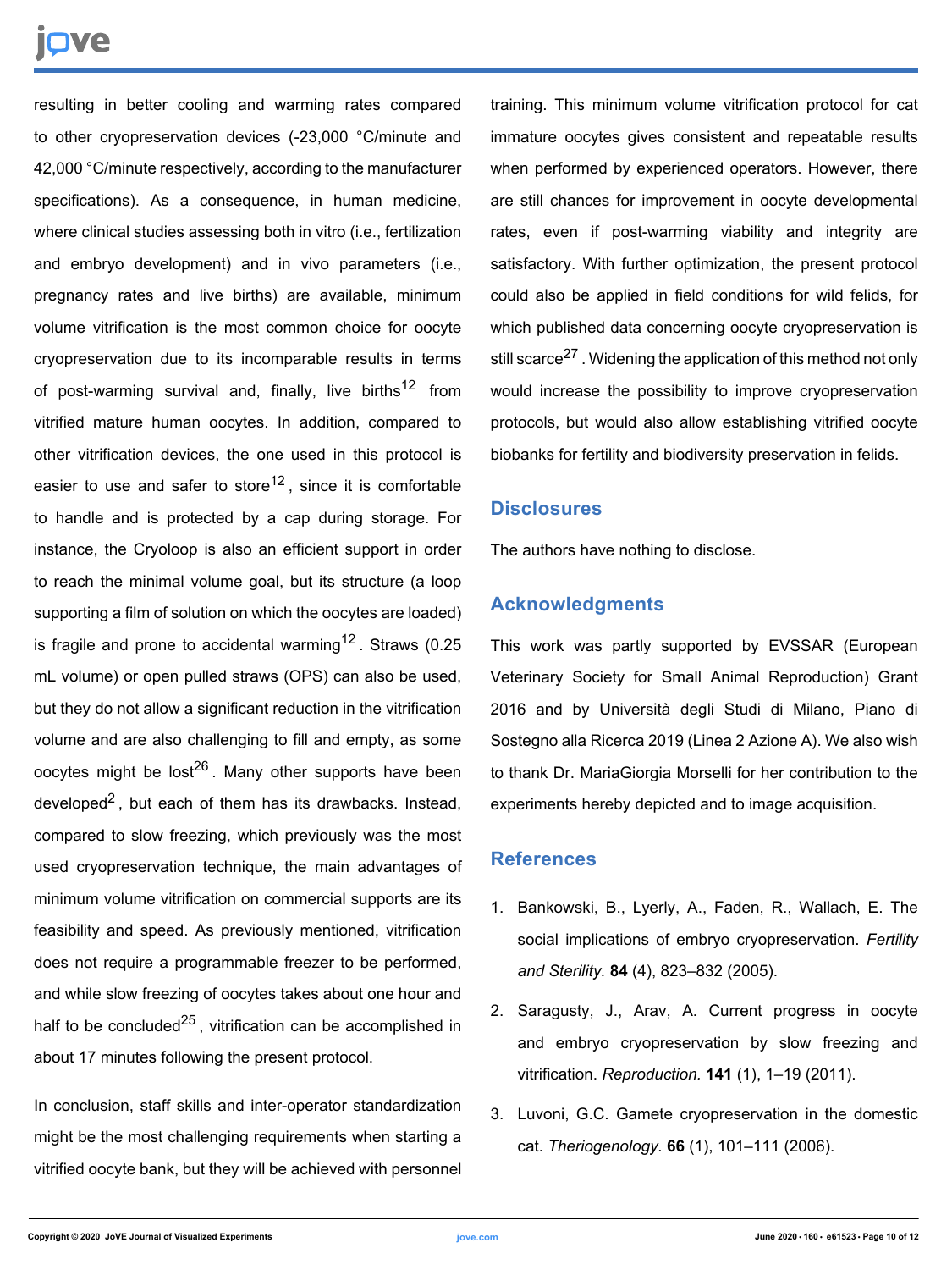- 4. Thongphakdee, A., Tipkantha, W., Punkong, C., Chatdarong, K. Monitoring and controlling ovarian activity in wild felids. *Theriogenology.* **109**, 14–21 (2018).
- 5. Parks, J.E. Hypothermia and mammalian gametes. *Reproductive Tissue Banking.* 229–261 (1997).
- 6. Carabatsos, M.J., Sellitto, C., Goodenough, D.A., Albertini, D.F. Oocyte-granulosa cell heterologous gap junctions are required for the coordination of nuclear and cytoplasmic meiotic competence. *Developmental Biology.* **226** (2), 167–179 (2000).
- 7. Murakami, M. et al. Blastocysts derived from in vitrofertilized cat oocytes after vitrification and dilution with sucrose. *Cryobiology.* **48** (3), 341–348 (2004).
- 8. Merlo, B., Iacono, E., Regazzini, M., Zambelli, D. Cat blastocysts produced in vitro from oocytes vitrified using the cryoloop technique and cryopreserved electroejaculated semen. *Theriogenology.* **70** (1), 126– 130 (2008).
- 9. Luciano, A.M. et al. Effect of different cryopreservation protocols on cytoskeleton and gap junction mediated communication integrity in feline germinal vesicle stage oocytes. *Cryobiology.* **59** (1), 90–95 (2009).
- 10. Comizzoli, P., Wildt, D.E., Pukazhenthi, B.S. In vitro compaction of germinal vesicle chromatin is beneficial to survival of vitrified cat oocytes. *Reproduction in Domestic Animals.* **44** (SUPPL. 2), 269–274 (2009).
- 11. Alves, A.E., Kozel, A.C., Luvoni, G.C. Vitrification with DAP 213 and Cryotop of ex situ and in situ feline cumulusoocyte complexes. *Reproduction in Domestic Animals.***47** (6), 1003–1008 (2012).
- 12. Kuwayama, M. Highly efficient vitrification for cryopreservation of human oocytes and embryos: The Cryotop method. *Theriogenology.* **67** (1), 73–80 (2007).
- 13. Pope, C.E. et al. In vivo survival of domestic cat oocytes after vitrification, intracytoplasmic sperm injection and embryo transfer. *Theriogenology.***77** (3), 531–538 (2012).
- 14. Galiguis, J., Gómez, M.C., Leibo, S.P., Pope, C.E. Birth of a domestic cat kitten produced by vitrification of lipid polarized in vitro matured oocytes. *Cryobiology.* **68** (3), 459–466 (2014).
- 15. Fernandez-Gonzalez, L., Jewgenow, K. Cryopreservation of feline oocytes by vitrification using commercial kits and slush nitrogen technique. *Reproduction in Domestic Animals.* **52**, 230–234 (2017).
- 16. Colombo, M., Morselli, M.G., Tavares, M.R., Apparicio, M., Luvoni, G.C. Developmental competence of domestic cat vitrified oocytes in 3D enriched culture conditions. *Animals.* **9** (6), 329 (2019).
- 17. Colombo, M., Morselli, M.G., Apparicio, M., Luvoni, G.C. Granulosa cells in three-dimensional culture: A follicle-like structure for domestic cat vitrified oocytes. *Reproduction in Domestic Animals.* (2020).
- 18. Wood, T.C., Wildt, D.E. Effect of the quality of the cumulus-oocyte complex in the domestic cat on the ability of oocytes to mature, fertilize and develop into blastocysts in vitro. *Journal of Reproduction and Fertility.* **110** (2), 355–360 (1997).
- 19. Cobo, A., Kuwayama, M., Pérez, S., Ruiz, A., Pellicer, A., Remohí, J. Comparison of concomitant outcome achieved with fresh and cryopreserved donor oocytes vitrified by the Cryotop method. *Fertility and Sterility.* **89** (6), 1657–1664 (2008).